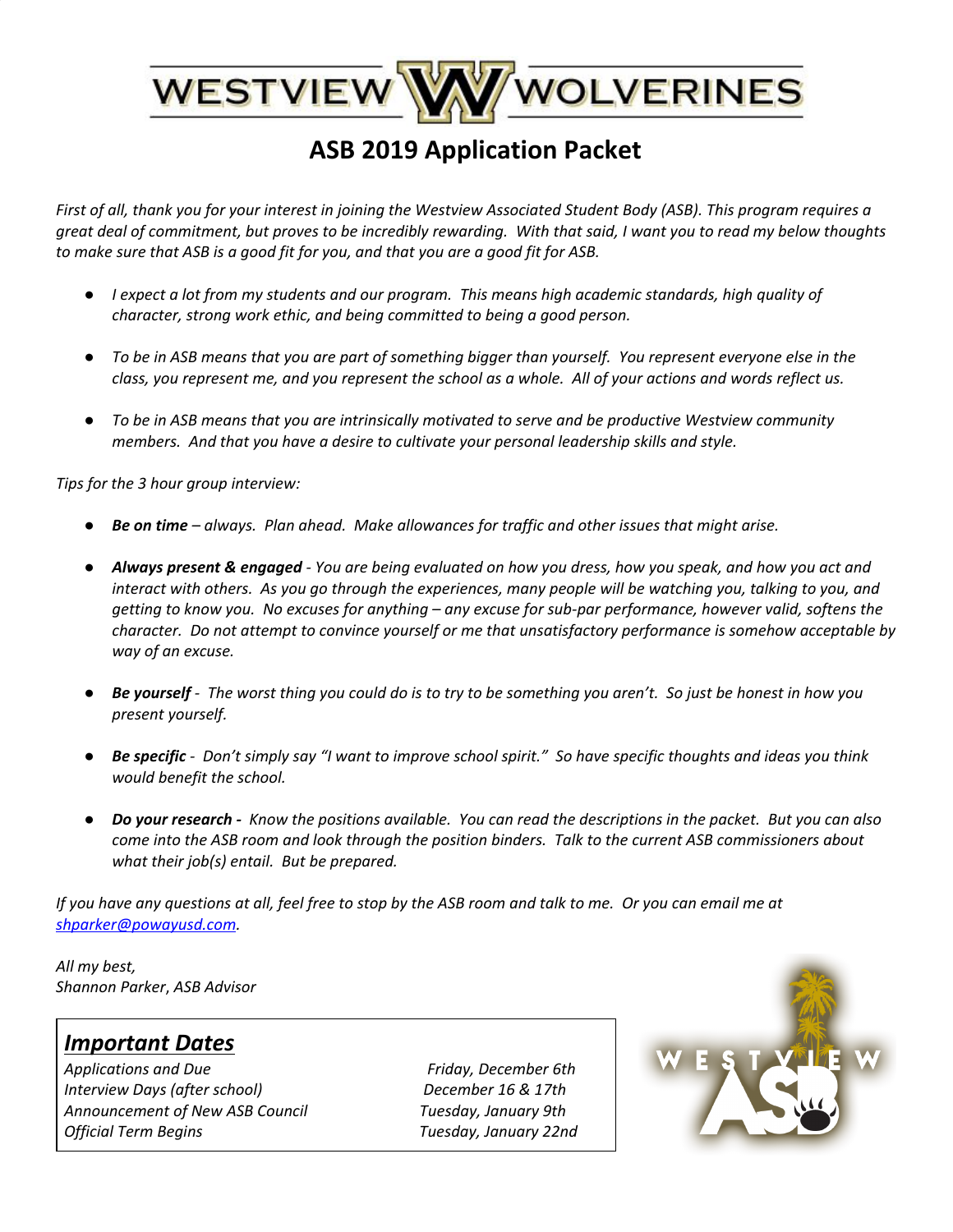

# **ASB Commissioner Descriptions**

*Commissioner Positions*

*Activities Public Relations Visualizations Business Community Service* *Recognition Culture Club Historian/Interclass Relations* *Spirit Pep Rally Audio / Media Student Senate*

#### *Job Descriptions from ASB Constitution*

*Activities Commissioner - Plans and coordinates all ASB activities. Head of activities committee. Presents proposed* activities to ASB Advisor and ASB President. Supports spirit commissioners with Pep Rallies and Spirit days. When *available, helps others in class.*

Public Relations Commissioner - Publicizes all ASB events. Enforces and regulates publicity. Maintains an account of all publicity supplies and reorders if needed. Works with other commissioners and key groups on campus (e.g. Black Hole, Theater, etc.) to publicize all activities. Maintains an ample supply of tape for hanging signs on all surfaces. Constantly monitors campus for taking down old signs, tape, and evidence of an advertising. Creates new and innovative ways to advertise events. The Publicity Commissioners are also in charge of updating ASB's social media forums, including *Facebook, Twitter, and Instagram, with latest ASB events. When available, helps others in class.*

Visualizations Commissioner - Creates and supports decorations for all ASB events. Works with each dance committee, *Pep Rally committee, and Publicity committee on planning and designing decorations. Responsible for ordering the* supplies needed for the decorations. For every ASB event that will have decorations, there needs to be a planned decoration outline or blueprint and timeline. Develops a committee to help with decorations when needed (within ASB and with students in leadership). Maintains a file of all sketches and photos of decorations. Delegates the list of student *responsibilities during the set up of each event. When available, helps others in class.*

Business Commissioner - Responsible for reordering supplies for the machinery. Creates and submits invoices for all orders. Monitors, logs, and approves all fundraiser request forms. Copies of approved fundraisers are to be logged in and returned to the club advisor. Manages and tracks all Donations Request Forms. In charge of resupplying and maintaining *the copy machine. When available, helps others in class.*

Community Service - In charge of finding and getting information about community services that are available. Keeps track of the ASB commissioners' mandatory community services for the year. Acts as a liaison between community service leaders & ASB Advisor. Organizes on campus event such as a blood drive and/or canned food drive (at least one *per term). Announces community service opportunities to the ASB Class. When available, helps others in class.*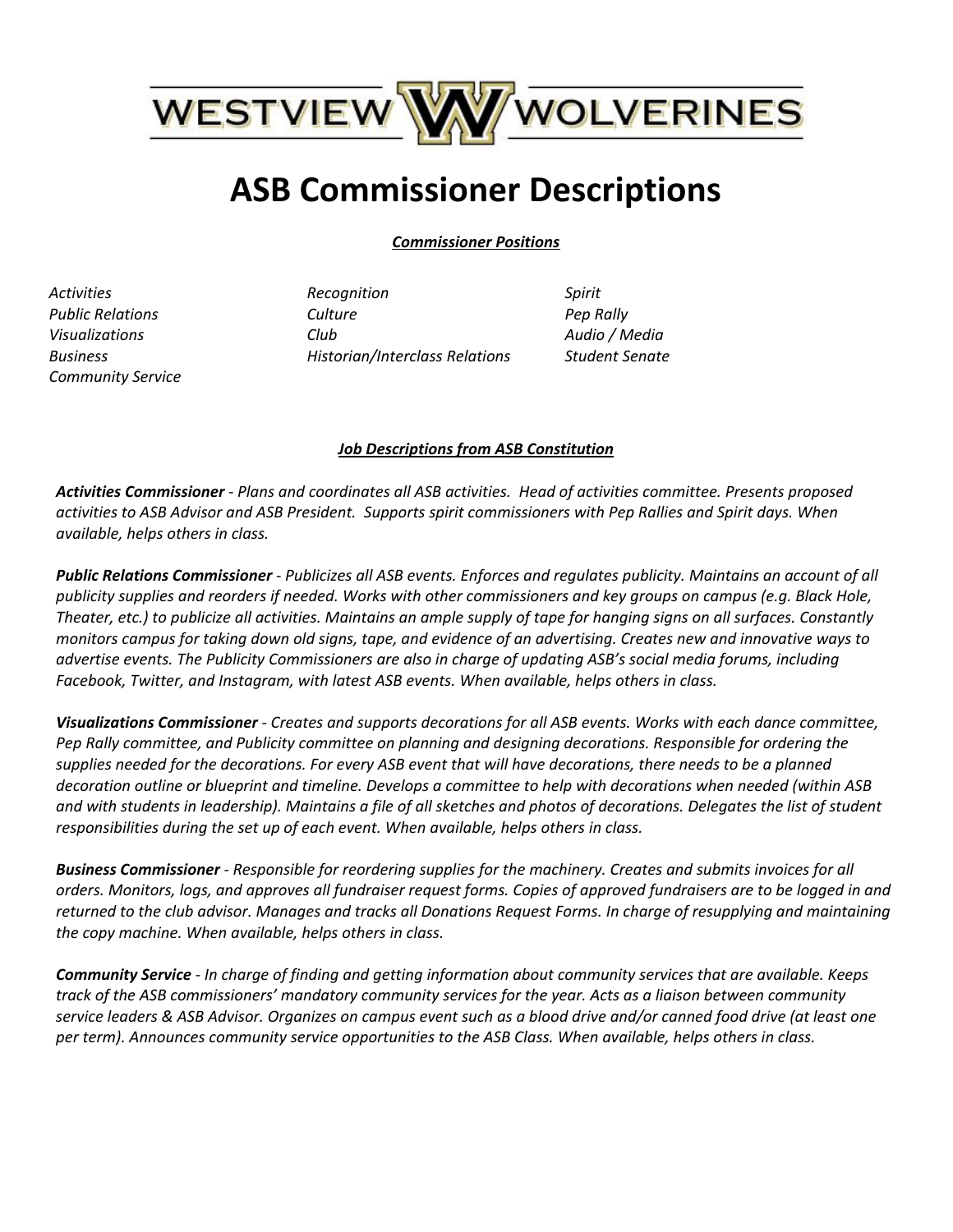Recognition Commissioner - Responsible for student and staff recognition at Westview. Plans and carries out special recognition for student's events. Responsible for running a Leader of the Month program in the ASB class. Plans a year end recognition Honor Roll program to recognize students with high GPA's. Creates programs to acknowledge students and teachers on campus in a variety of meaningful ways. Responsible for the Pride program that recognizes students who display exemplary effort in the character counts pillars. Plans and coordinates all lunch giveaways, and prizes for the *Pride program. When available, helps others in class.*

*Culture Commissioner - Organizes Multicultural Fair in the Spring. Plans monthly culture activities via Homeroom. Responsible for planning an awareness campaign in the Spring, regarding current culture on school campus (e.g.* Social Media Etiquette Week, No Place for Hate, etc.). Plans yearly Unity Day for 10th graders in the fall. When *available, helps others in class.*

Club Commissioner - Serves as a liaison between clubs, classes, organizations, and the ASB. Presides over the Inter-Club meeting, consisting of one representative from each club. Holds Inter-Club council meetings on a regular basis. Creates files for all clubs and organizations. Assists students wanting to form a club. Plans and coordinates a fall club rush, and a spring club rush. Updates all club paperwork on a regular basis. Determines the criteria and monitors the Club of the Year Award. Maintains continued email communication with all club presidents. Approves and stamps all club advertising on campus. Alerts Financial Clerk and ASB Advisor as to newly approved clubs in a timely manner. Ensures that all clubs are *following the regulations of PUSD. Creates a system of auditing clubs. Facilitates club approval process during* Wednesday's business meetings. Maintains (and updates ASB Advisor) of all active clubs, their current advisor, meeting locations, and times. Keeps track of inactive clubs and alerts finance of them. When available, helps others in class.

Historian/Interclass Relations - Maintains an official scrapbook of the history of Westview. Takes and organizes student activities of the year. Makes a slideshow to present at the end of the year ASB banquet. Responsible for recognizing ASB birthdays and writes them on the white board calendar. Works with ASB Executive team for year-end banquet. When available, helps others in class. And will plan monthly class relations activities for both in and outside of regularly *scheduled class time*

Spirit Commissioner - Responsible for all activities to increase spirit at Westview. Plans and organizes all spirit days and at least one spirit week. Responsible for care of, and hanging up/taking down ASB's spirit posters. Organizes spirit activities for class spirit points. Maintains spirit update bulletin board/display case. Tracks ASB students in their *participation of dress up days. When available, helps others in class.*

*Pep Rally Commissioner - Plans, organizes, and implements yearly Pep Rallies at Westview. Works closely with* Decorations, Social Media, Publicity, and Media Tech. Plans and implements First Day, Homecoming, Winter, and Spring *Rallies. When available, helps others in class.*

Audio/Media Commissioner - Responsible for planning and running sound/music for all ASB related events including pep rallies, lunch time activities, and some outside events. Responsible for all set up, break-down, and maintenance of the sound system, speakers, and cords. Responsible for managing content on the ASB website. This includes words, pictures, and information that is ASB related. Student must follow all guidelines for web management as dictated by Poway *Unified School District. Updates ASB web page with current donation/community service opportunities. Must be* proficient in iMovie and iTunes and must be able to use a Mac and maintain it. When available, helps others in class.

*Student Senate Commissioner - Responsible for facilitating student senate discussions and communication. Will email all* senators on the weekend with a list of questions, and ask all ASB officers for any questions they may have. Will compile notes from the discussions, and send them to the appropriate commissioners and executive officers. When available, *helps others in class.*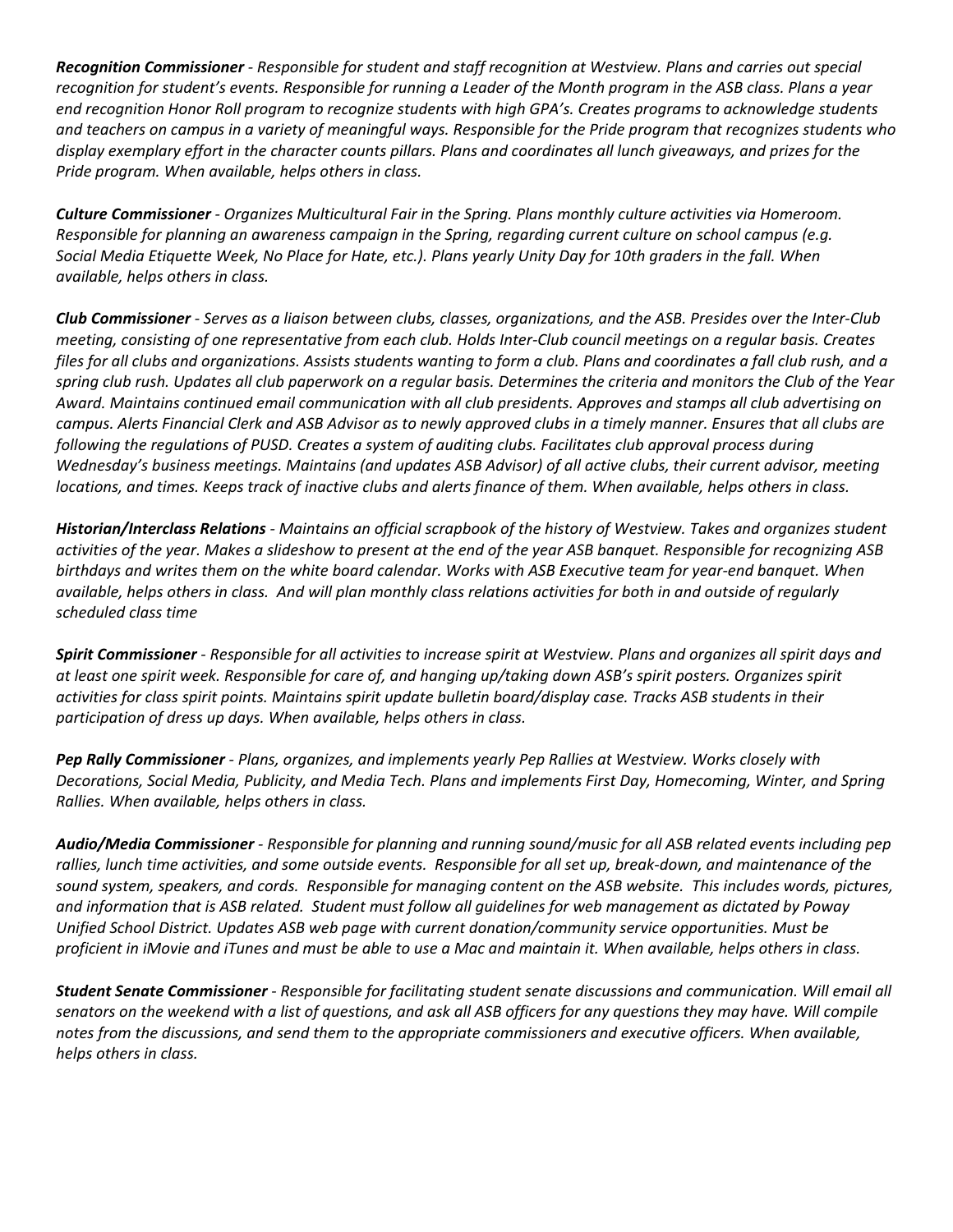

# **ASB Commissioner Application 2019**

| Committee Choices: $1^{st}$ and the committee Choices: $1^{st}$ and the committee Choices: $1^{st}$                                                                                                                            | $2^{nd}$                | $3^{rd}$<br><u> 1940 - Johann John Harry Harry Harry Harry Harry Harry Harry Harry Harry Harry Harry Harry Harry Harry Harry H</u> |
|--------------------------------------------------------------------------------------------------------------------------------------------------------------------------------------------------------------------------------|-------------------------|------------------------------------------------------------------------------------------------------------------------------------|
| <b>Phone Number:</b>                                                                                                                                                                                                           |                         |                                                                                                                                    |
| Homeroom: Note also a series and the series of the series of the series of the series of the series of the series of the series of the series of the series of the series of the series of the series of the series of the ser |                         |                                                                                                                                    |
| GPA:                                                                                                                                                                                                                           | (min. of 3.0 required*) |                                                                                                                                    |

\*Those with an academic GPA below 3.0 reserve the right to meet with the ASB Advisor prior to turning in an application to still be considered

Thank you for participating in the ASB Commissioner application process. Being in ASB means you are organized, responsible, and an involved individual. To apply for an ASB position, you must have and maintain at least a 3.0 GPA and at least all S's in citizenship. ASB is top priority; it is essential that you know your schedule for next year and will be able to remain in the class from January 2019 to January 2020. If you have any questions about your schedule, then please *talk to your counselor before you apply for ASB.*

#### *Agreements*

- I agree to follow all terms regarding the selection process. If appointed, I shall be subjected to the rules, regulations, and procedures entitled to the privileges of my position. I understand that the ASB Advisor and *incoming Executive Officers will have the final say on all candidates.*
- I understand that I must assist and/or be present at all ASB functions, as outlined in the course syllabus.
- I am aware that I will be expected to keep and update a position binder & USB containing references for future *position holders.*
- I understand that any decisions or activities that we plan are in the best interest of Westview's Student Body, and *in conjunction with Westview's vision statement.*
- I will keep in mind that in the event of not following through in my duties as an ASB Commissioner, I will be *re-evaluated and if necessary, impeached from my position.*

| Applicant Signature:        | Date: |
|-----------------------------|-------|
| Parent Signature:           | Date: |
| Homeroom Teacher Signature: | Date: |

#### *Please submit:*

- 1. *Completed Application*
- 2. *Typed Answers to Written Interview Questions*